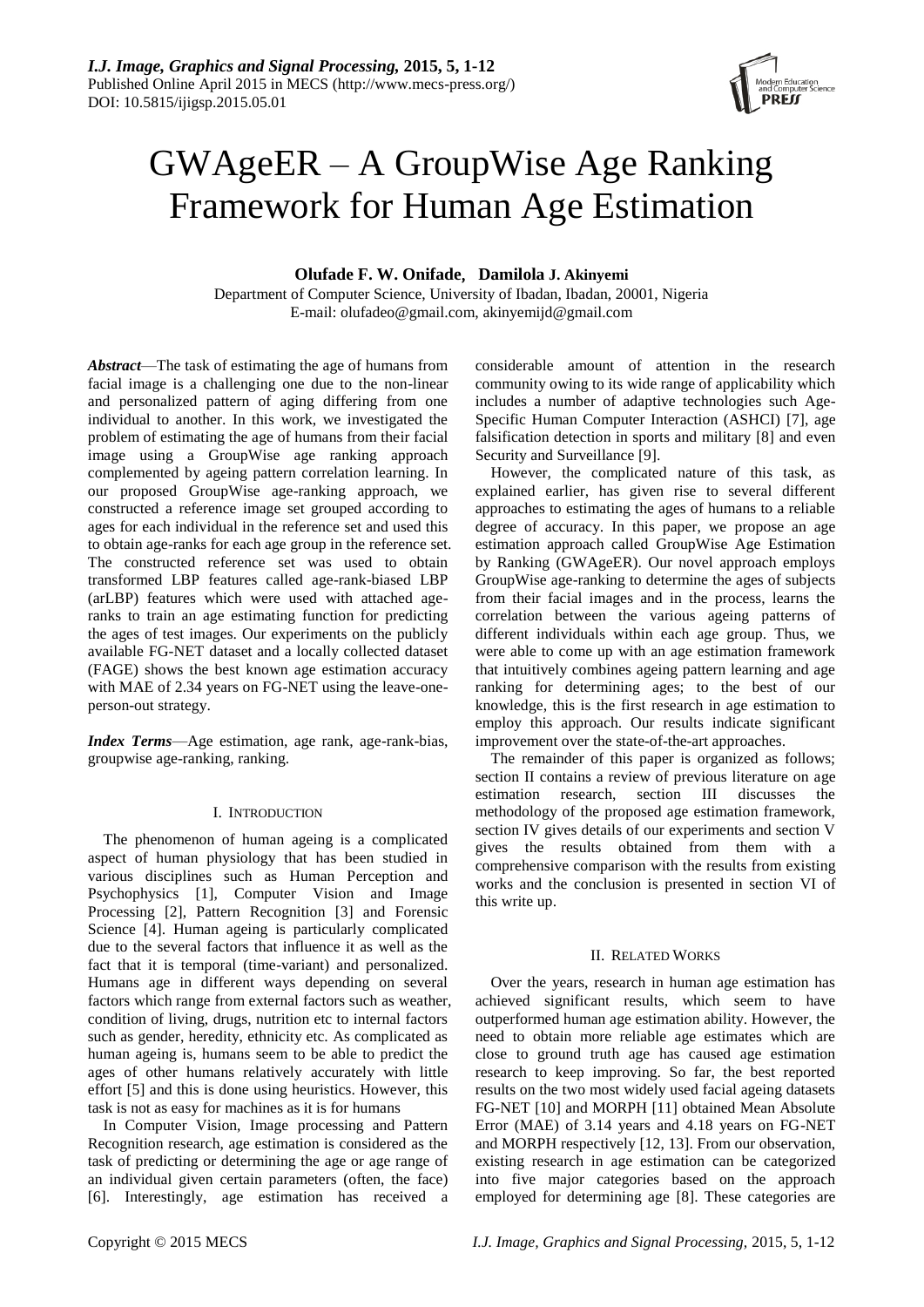the Anthropometric models, the Ageing Pattern Learning models, the Multiclass approach, Regression approach, the Age Ranking approach. Most other approaches are hybrid of two or more of the above stated.

Anthropometry, the science of measuring sizes and proportions of objects, has been used both to model the progression of growth of human faces as well as to estimate the ages of humans based on their faces [14]. The Anthropometric Models [2, 15, 16] adopt knowledge from Facial Wrinkle Analysis and Craniofacial Research for modelling the growth of the face. They basically used age-related facial contour and texture changes to categorize faces into different age groups. This approach is therefore mostly suitable for young faces in which facial contour changes are still observable but is not quite suitable for older faces in which facial contour changes are not pronounced.

The Ageing Pattern Learning models are been based on the observation that individuals possess certain personalized ageing pattern, which is responsible for their ageing process [9, 17, 18, 19]. These individual ageing patterns are therefore learnt in order to synthesize a facial image for individuals at some other ages not present in the training sample. Although, age estimation algorithms based on this approach were relatively successful, ageing pattern learning works best with images properly represented (in terms of gender, ethnicity and ageing pattern) in the training set and it requires complete face/age information about each subject to perform well. Unfortunately, there is currently no known facial ageing dataset that has as much information as is required for accurate ageing pattern learning [6]; FG-NET contains a wide range of age-separated facial images per subject but contains images for only one ethnicity (Caucasian) while MORPH is a multi-ethnic dataset but has a limited number of age separated images per subject (averagely, four images per subject) with age difference between such age-separated images less than one year.

The Multi-class approach [5, 20, 21] assumes that age labels are independent classes into which face images can be classified thus resulting in a 'multi-class' classification problem. This approach has also been successful in age determination, especially due to the use of the Support Vector Machine (SVM) [22, 23]; an excellent Machine learning algorithm for classification. Unfortunately, the assumption that ages are independent is not quite realistic as close age labels often reflect similar ageing features; this therefore, has limited the performance of algorithms based on this approach.

Age estimation has also been handled as a regression problem [7, 13, 24, 25, 26] in which the age labels are learnt by a function which fits face images to their corresponding ages in an attempt to estimate their ages. This is intuitive because the age labels are integers and their relationship with the ageing features, expressed as real numbers, can be learnt. Support Vector Regression (SVR) has been very successful in this approach, thus researchers have applied several modifications of it to improve the model fitting function. This approach often requires a relatively large database of ageing faces and rigorous training.

The ranking approach regards age labels as ordinal pairs and the age of a test image is estimated based on some preferences obtained by comparing the rank of this image with the rank of a set of reference images whose ages are known [27, 28, 29, 30 31, 32]. This approach has met with a level of success surpassing that of the classification and regression approaches because of its intuitive method of determining an unknown age of a facial image by comparison with facial images of known ages to determine whether it is older or younger and eventually using this preference to arrive at an age estimate.

Of all the five categories, the ranking approach seem to be the closest to the way humans estimate ages; i.e. comparing the face of the subject in question across a set of other faces whose ages are known and trying to see where the face in question should fit in the set. In this work, we employ the ranking approach to age estimation, but with intuitive improvements. Drawing inference from the listwise ranking approach of Information Retrieval [33, 34, 35], the proposed age estimation framework ranks facial images by performing a group-wise comparison of facial images instead of the pairwise comparison employed in previous ranking frameworks.

# III. PROPOSED ALGORITHM

Recent research have employed the Ranking Approach to Age Estimation [28, 29, 30, 31] on the basis that it is intuitively easier to predict the older or younger between two or more faces than it is to predict the age of a particular face, therefore stating that age estimation is easier by establishing relationships or correlation between faces. These works employed a reference set of ranked images organized as a series of pair-wise images such that a test image is compared against each pair in order to determine the rank of the test image. The pairs were organized such that one image is older than the other in every pair, thus they used the relationship between facial images of different ages and the pairs were called ordinal pairs. Ref. [28] improved on the pairwise organisation of images used in previous approaches by including what they called "consistent pairs" which contained pairs of images from different subjects of the same age. By so doing, they included in the reference set, information about the relationship between similarly aged faces; thus, their reference set contained both ordinal and consistent pairs. To estimate the age of a test image, a series of pairwise comparisons was carried out along both the ordinal and consistent pairs to determine the rank of such test image before its age is estimated.

From the description of the above ranking approaches employed for age estimation, our observation is that there is a limit placed on the age learning function to use only the information available from pairs of images (due to the pair-wise organization of images in the reference set), not being able to learn certain informative trends in the ageing pattern of different individuals. Also, as observed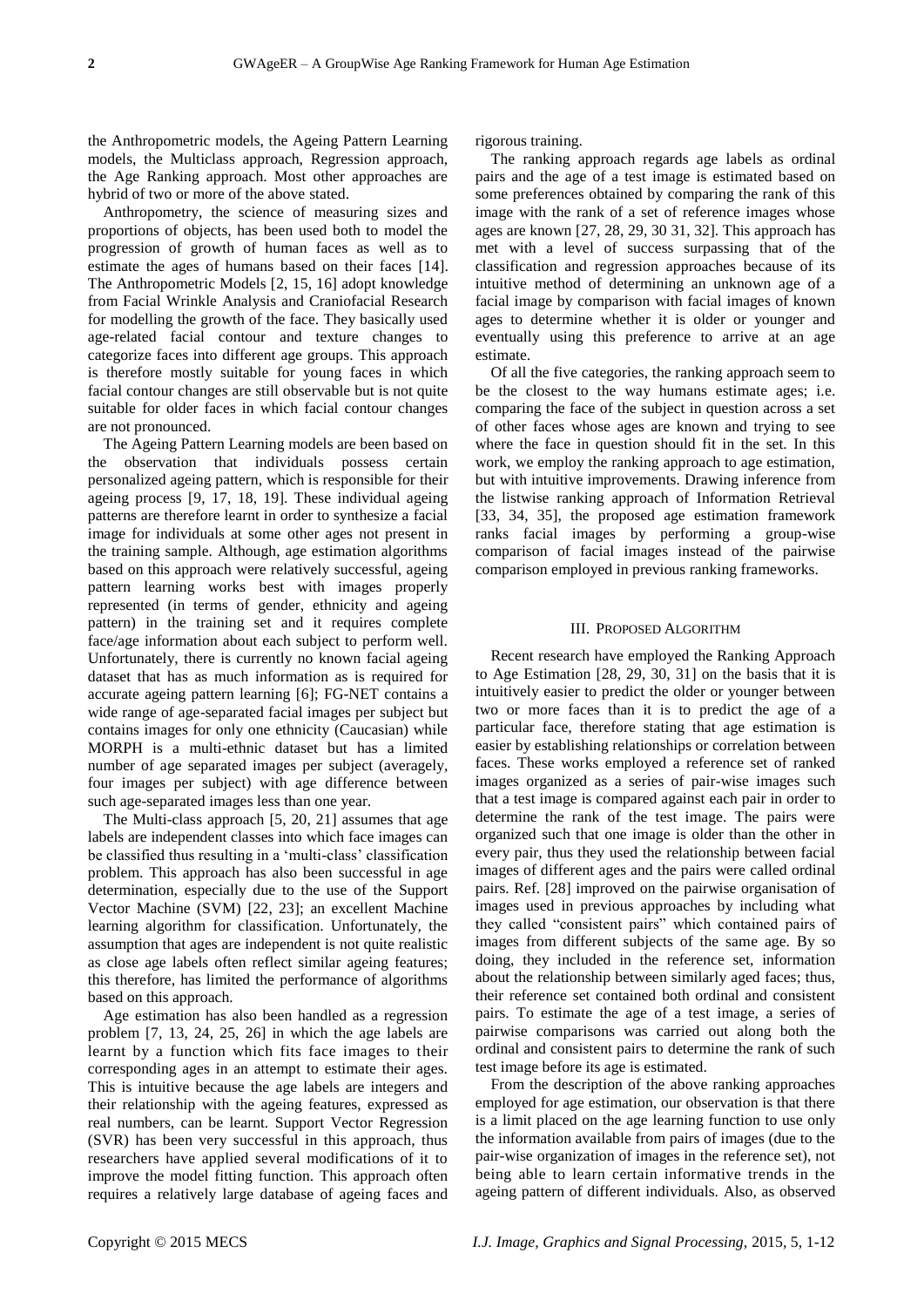in [3, 29, 31], ages have some relationship with other ages around or close to them, that is, a facial image labeled as 17 years may also reflect features similar to that of facial images that are 16 and 18 years old for instance. This therefore indicates that using ranks for exact ages, a person of age 17 could be ranked as either older or younger than his actual age (17); this could have negative impacts on the result of age estimation.

To combat this, our work proposed a group-wise organization of the image reference set so that images are organised in groups according to individual ageing patterns. In other words, several age-separated images of different individuals are clustered according to age groups instead of exact ages. Therefore, our reference set can be simply viewed as a matrix of images in which images in each column represent different age-separated images of an individual and images in a row are images of different individuals in the same age group. This presents two advantages; first the reference provides sufficient information about individual ageing patterns as well as the correlation/relationships between them across different individuals, secondly, it reduces the possibility of incorrect ranking of images whose ages lie close to one another since ranks are related to age groups rather than exact ages.

We also observed that most existing works employing the ranking approach to age estimation, except [30], do not give appropriate consideration to feature dimensionality reduction. In the proposed GroupWise ranking approach, dimensionality reduction is achieved with the age-rank-biased texture features. Using the GroupWise age ranking framework, we were able to transform facial texture features to reflect age-relevant texture features while reducing the dimensionality of the texture features as much as possible. To the best of our knowledge, this is the first research in age estimation to employ a "non-pairwise" ranking approach for age ranking.

Fig. 1 is a generic model showing the overview of our proposed age estimation framework. As indicated in the figure, the age estimation process begins by preprocessing images after which texture features are extracted from each facial image using the Local Binary Pattern (LBP) operator [36]. The proposed GroupWise age ranking approach is used to transform the obtained texture features in order to reflect ageing; this is shown by the bi-directional arrow between the two modules – age-rank-biased features transformation. Consequently, the age-rank-biased texture features of an input image along with its age rank (as computed by the GW ageranker) are used to determine the age of such input image.



Fig.1 A generic model of the proposed age estimation Framework

# *A. GW Age Ranking*

As earlier stated, the proposed GroupWise age-ranking framework takes inference from the listwise ranking approach of Information Retrieval. However, whilst the listwise approach ranks the relevance of documents to a query by taking a list of documents as an instance, our proposed approach does not only take the group of images as an instance, but in the course of ranking, it considers the individual images in the group and their relationships with one another in order to determine a rank for images in the age group. Therefore, the rank of each age group reflects the generic characteristics of the group as well as the relationships between characteristics of individual images in the age group. We present below, the Mathematical formulations for the proposed GroupWise Age Ranking approach.

Definition 1: Given a list of objects (facial images), *X* and an outcome space *Y* (of age labels), we state the following definitions.

$$
X = \{x_1, x_2, \dots, x_n\}
$$
 (1)

$$
Y = \{y_1, y_2, \dots, y_m \mid \forall i \ y_i > y_{i-1}\}
$$
 (2)

So that each image  $x_i \in X$  has an age label  $y_i \in Y$  and this relationship is many-to-one and onto i.e. many images can have the same age label but no single image can have more than one label. This relationship can be expressed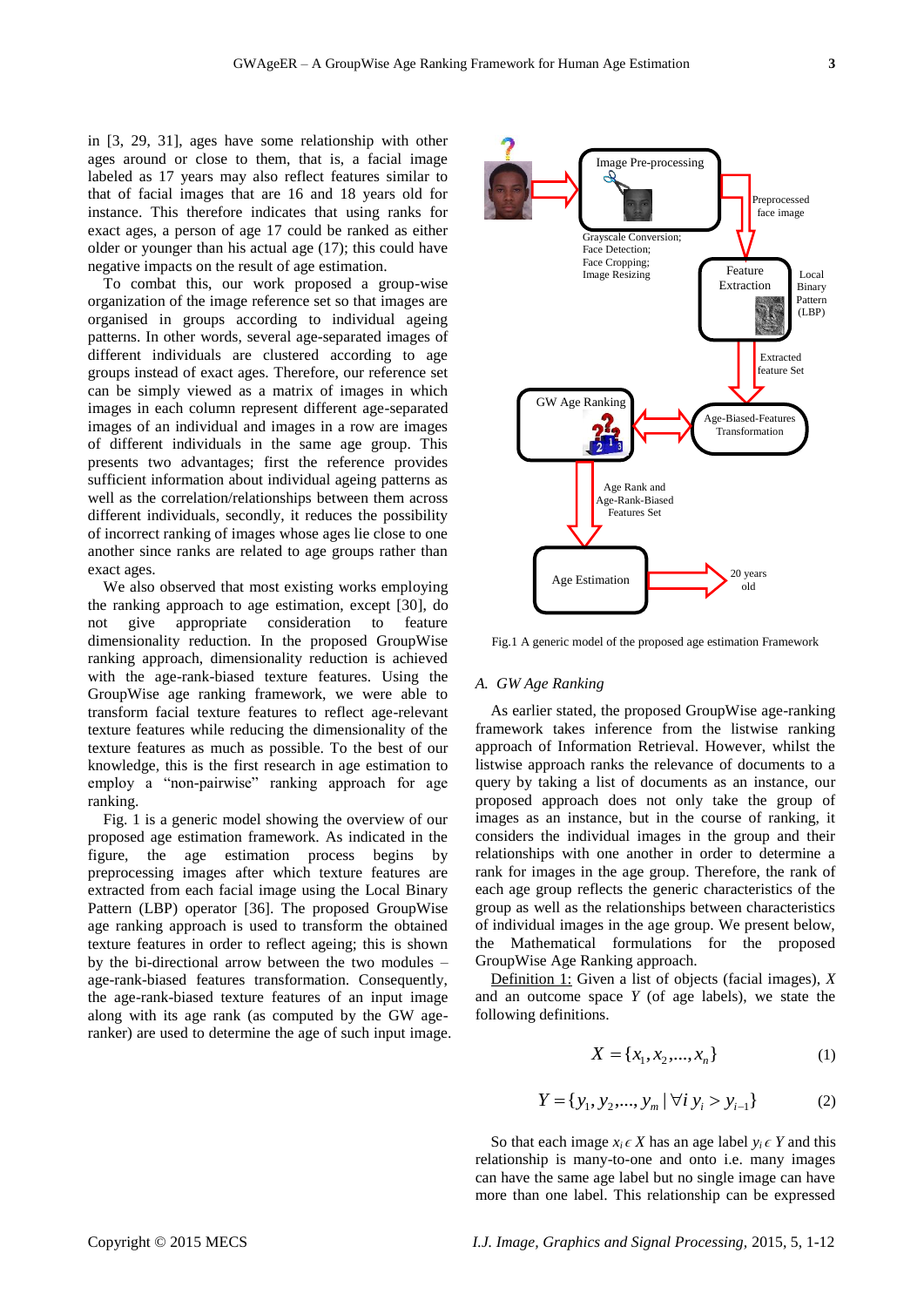as follows;

$$
(x_i, x_{i+1}, \dots) \to y_j; x_i \mapsto (y_j, y_{j+1}, \dots) \tag{3}
$$

The symbol  $\mapsto$  indicates that there no such mapping exists between the two operands. Therefore, from (1) and (2), we can say that,  $m \leq n$ .

Suppose we can define a particular subset of *X* as  $X_i \subset X$ , such that  $X_i$  contains objects (images) belonging to a particular age group specified by an age range, *ρ*. We therefore wish to define *k* such subsets of *X* as follows.

$$
X_1 \cap X_2 \cap \ldots \cap X_k = \{\}; \ \forall X_j \subset X \qquad (4)
$$

From (4), each  $X_j$  is a distinct subset of X and thus each  $x_i \in X$  belongs to exactly one  $X_j$ . Therefore, we can state the following equation

$$
\forall x_i \exists X_j \ x_i \in X_j; i = 1, 2, ..., n; j = 1, 2, ..., k \quad (5)
$$

Each image age group,  $X_j$ , consists of  $f$  different individuals so that each  $X_i$  can be written as

$$
X_j = \{x_{j1}, x_{j2}, \dots, x_{jt}\}\tag{6}
$$

Note that, *f* being the number of individuals in each age group, is required to be consistent all through the age groups (i.e. each individual is represented once in each age group). In our experiments, we set  $f = 12$ .

Therefore our reference set can be viewed as a matrix, *θ*, written as

$$
\theta = \begin{bmatrix} X_{11} & X_{12} & \cdots & X_{1f} \\ X_{21} & X_{22} & \cdots & X_{2f} \\ \vdots & \vdots & \vdots & \vdots \\ X_{k1} & X_{k2} & \cdots & X_{kf} \end{bmatrix}
$$
(7)

Note that,  $x_i$  as defined in (1) is now equivalent to  $X_{ii}$ 

Consequently, *Y* can be partitioned into *k* disjoint subsets according to the age range,  $\rho$ , as follows:

$$
Y_1 \cap Y_2 \cap \ldots \cap Y_k = \{\}; \ \forall Y_j \subset X \mid c(Y_j) = \rho \tag{8}
$$

such that each image  $x_i \in X_i$  maps to a corresponding age label in  $Y_i$  and  $c(.)$  is a function that returns the cardinality of its argument (a set).

We can therefore write each  $Y_i$  as a vector,  $\phi$ 

$$
\phi = \begin{bmatrix} Y_1 \\ Y_2 \\ \vdots \\ Y_k \end{bmatrix} \tag{9}
$$

Definition 2: Suppose there is an arbitrary function *agegroup(.)* which maps each subset of *X* to its corresponding subset in *Y*, then we can write

$$
\forall X_j \exists Y_j \text{ agegroup}(X_j) \rightarrow j; \forall j = 1, 2, \dots k \quad (10)
$$

Definition 3: We remember that *Y* is the outcome space (of age labels) and that each  $Y_j \subset Y$ , contains age labels in *Y* that belong to the same age group and are therefore assumed to have the same (age-group) rank.

Therefore, we can define an age-group-specific ranking function given a set R of ranks. For now, we will abstract our ranking function as *rank (.)*

$$
R = \{r_1, r_2, \dots, r_k \mid r_j \in \Re\}
$$
 (11)

$$
\forall Y_j \exists r_j \ rank(Y_j) \rightarrow r_j; \forall j = 1, 2, \dots k \tag{12}
$$

Thus, from (10), we can map each subset of *X* (i.e.  $X_{\overline{j}} \subset X$  ) to a rank  $r_j \in R$  as follows:

$$
\forall X_j \exists r_j \ rank(X_j) \rightarrow r_j; \forall j = 1, 2, \dots k \tag{13}
$$

Therefore, each image in each  $X_j$ , as defined in (5) has exactly one  $r_i$  according to (12) and (13)

$$
\forall X_j \exists r_j \ (rank(x_j) \to r_j); x_i \in X_j \tag{14}
$$

Where  $\forall i = 1, 2, ..., n$   $j = 1, 2, ...k$ .

So far, we have used *rank(.)* as an abstraction of our ranking function, we now provide adequate definitions for our proposed groupwise ranking function.

Definition 4: Suppose we have a space *H* of ranking functions defined as follows

$$
H = \{h(.)\} \tag{15}
$$

Thus, we can redefine (14) as

$$
h(x_i) \to r_j \tag{16}
$$

Where

$$
\forall x_i \in X_j \& r_j \in R; i = 1, 2, ..., n; j = 1, 2, ..., k
$$

Our goal is to find an *h(.)* with the least error/loss on ranking so that estimation error can be reduced to the barest minimum. The error on ranking has a direct effect on the amount of deviation from the ground truth age during age estimation; therefore minimizing the error on ranking could reduce the likely amount of deviation during age estimation. Thus, we define the loss/error on ranking as  $\mathcal{E}_r$ .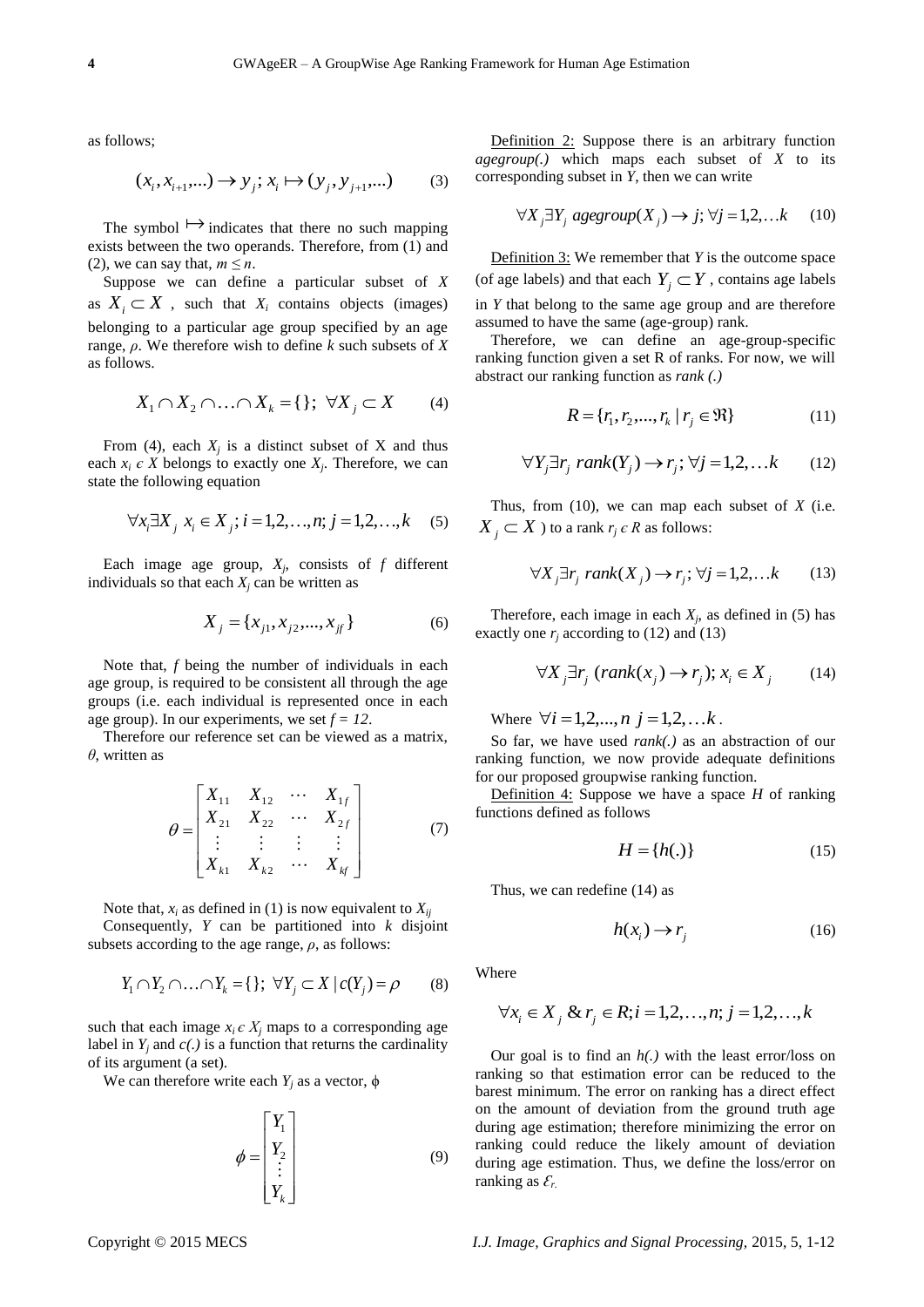$$
\varepsilon_r = \sum \left( \left| \overline{r_j} - r_j \right| \right)^2 / \sqrt{N} \tag{17}
$$

Where,

 $r_j$  = Predicted rank (expected to lie close to the actual rank values)

- $r_i$  = actual rank in *R*
- *N* = Number of observations

Specifically, *h(.)* must learn to rank images in each *X<sup>j</sup>* in a groupwise manner by relating the texture features of each image in an age group to the median age of the age group. However, the texture features could describe various characteristics of the human face and there is need to ensure that only age-relevant texture features are considered for age ranking; this is what age-rank-biased Feature transformation helps achieve. Age-rank-biased feature transformation is explained in the next section.

The model for the proposed GW Age-Ranking is shown in Fig. 2. As shown in the figure, the images in the reference set are arranged to reflect the ageing pattern of different individuals across different age groups. Also, unlike existing age ranking techniques, the GW age ranking approach produces age-group ranks which give inferences into the age group to which a particular facial image belongs so that these inferences can be utilized to estimate the ages of individuals. Images surrounded with dashed lines are images of individuals used as substitutes where images of particular individuals are missing for those age groups.

#### *B. Age-Rank-Biased Features Transformation*

As shown in the methodology in Fig. 1, facial texture features are obtained using Local Binary Patterns (LBP). LBP is an efficient texture operator that has been applied in several Pattern Recognition problems with good performance. LBP is particularly useful for describing image texture in terms of pixels (threshold and neighbourhood pixels) which are codified into binary values. In the case of facial images, it helps describes the facial skin texture and this is a feature of interest in this research. However, the face (even facial texture) describes a number of facial characteristics apart from age; facial expression and recognition features could also be obtained from the face. In a bid to ensure that the facial features reflect ageing (especially, ageing pattern), there is a need to locate and explore age-relevant texture features. To this end, we employed age-rank-biased LBP, a method that achieves the stated goal by transforming texture features such that they reflect ageing patterns and reduces the dimensionality of the obtained texture features.

Using the GW age-ranking model and the constructed image reference set, the age-rank-biased feature set is obtained as an age-rank-biased LBP features (LBP). Basically, arLBP is obtained by carrying out a set of computations first on the texture features of images in the reference set and then on the texture features of input images. For the texture features of reference images, the computed age-ranks in (16) are used to bias features by taking a groupwise product of the features and the agegroup ranks and squaring the result. However, for input images, a weighted dissimilarity computation is carried out between the arLBp features of the reference image and the texture features of the input image. The weighted dissimilarity measurement is taken across each age group taking into cognizance specific features obtained from specific regions of the face (as specified in (11)) from each individual in each age group. By so doing, the obtained features for an input image is a reflection of the relationship between the features of different individuals in an age-group, thus enabling the learning of individual ageing patterns across the different age groups available, since the age-separated images of individuals in the reference set are arranged to reflect ageing patterns across different individuals as shown in Fig. 2.



Fig. 2 Proposed GW age-ranking model

Mathematically, arLBP is modeled as follows:

Definition 5: Given a reference image set containing age-grouped images  $X_1, X_2, ..., X_n$ , with  $b_i$  being the histogram of LBP features of each image in each *Xj;* each  $X_j$  is then biased with the age rank  $(r_j)$  of its age group as follows:

$$
b_i \leftarrow LBP(x_i); \forall x_i \in X_j, b_i \in \beta_j \tag{18}
$$

$$
r_i \cdot \mathcal{B}_j = \beta_j^{\tau} \tag{19}
$$

Where

 $r_i$  = agerank of  $X_i$  (obtained according to (16))

*.\** is an element-wise matrix product operator.

 $\beta_j$  = Histogram of LBP features of all images  $x_i$  in  $X_j$ 

 $\beta_j^{\tau}$  = agerankbiased LBP features of all images  $x_i$  in  $X_j$ 

*LBP (.)* is a function that computes the Local Binary Pattern of an image.

Definition 6: Given an image  $x_i$  with LBP histogram  $b_i$ and a reference image set containing age-grouped images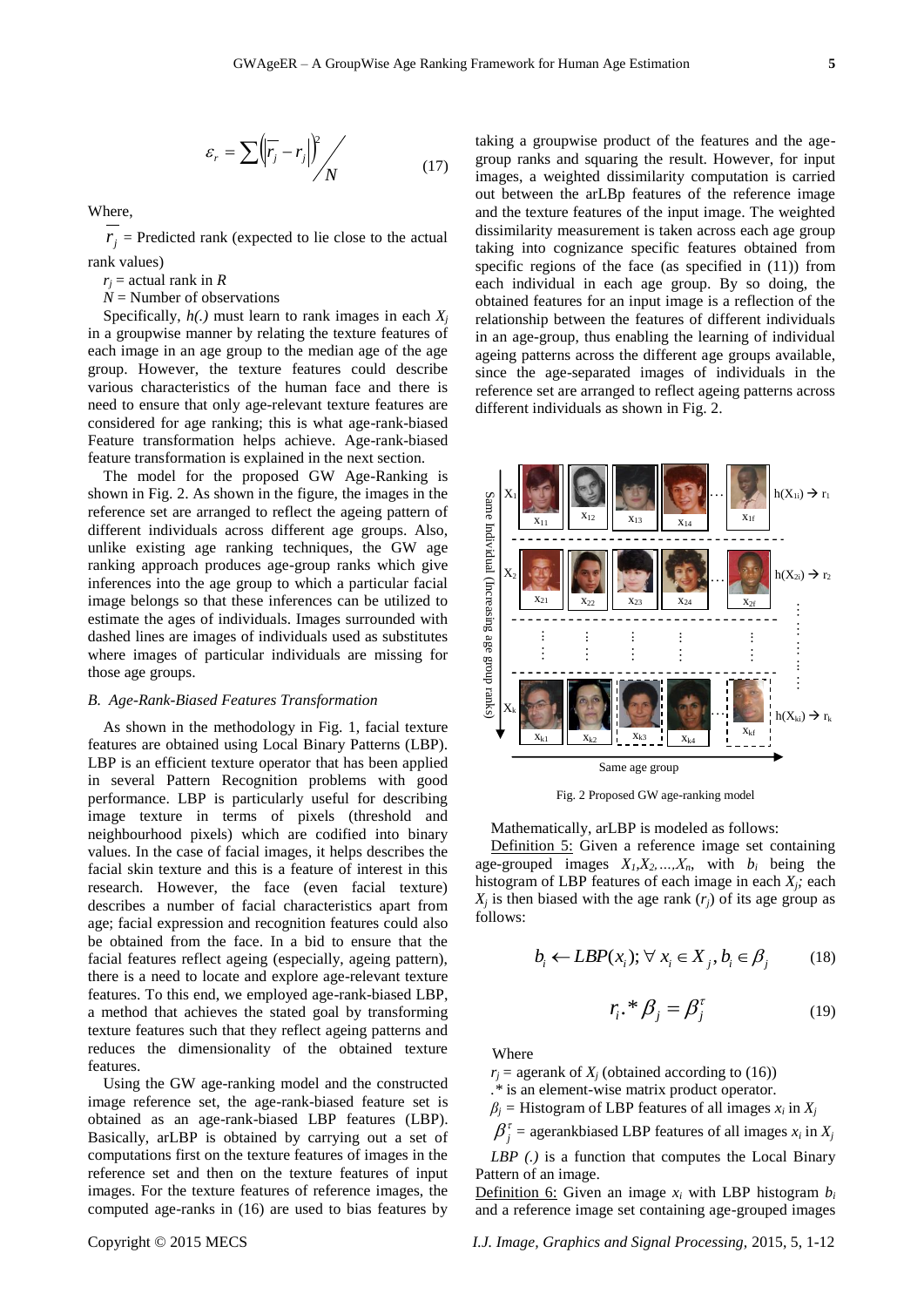$X_1, X_2, \ldots, X_n$ ; arLBP of image  $x_i$  can be computed as follows

$$
b_i \bullet \beta_j^{\tau} = b_i^{\tau}; b_i^{\tau} = \{b_i^{\tau} \mid i = 1, 2, ..., k\}
$$
 (20)

Where

$$
\forall j=1,2,\ldots k
$$

 $k =$  the number of age groups used in the reference set ● is a weighted-accumulated difference operator.

 $b_i^{\tau}$  = the resulting Age-Rank-Biased feature set for *x*.

• is an operator that performs a weighted accumulated difference across different age groups in the reference set and implemented as shown in Fig. 3.



Fig. 3 Histogram dissimilarity computation for arLBP

In Fig. 3, *β* represents the histogram of features of the input image while *Q* represents those of the reference images;  $\varphi$  is a function that retrieves the weights of respective facial regions. The difference in square brackets is the difference between corresponding features of the input image and the reference images; this difference is multiplied with their respective weights (obtained by  $\varphi$ ) and is accumulated for each feature per age group in the reference set. Thus, the result is an accumulation of weighted differences between the features of the input image and those of the images each age group in the reference image set.

AR LBP is actually a bias of the histogram of LBP features. It uses the age ranks of images in the reference set to bias the pattern and distribution of image texture features obtained thereby reflecting the relationship between the image texture features and their age ranks (age groups). Subsequently, these age-rank-biased features are used to produce more than one feature vector for each input image thus producing more observations for training.

In other to keep this paper focused on the important contributions of this work, it does not include detailed discussion of other concepts which were part of the work but were not major contributions of the work; an example of this is the Local Binary Pattern (LBP) which is the technique used for describing the facial texture transformed into arLBP. Details of LBP and its various implementations can be found in [36, 37, 38]. Implementation-specific details of the GW age-ranking and arLBP models are explained in the next section.

The following algorithms were for constructing the image reference set and for ranking images respectively using the proposed GW age-ranking approach.

1. Input:  $X = \{x_1, x_2, \ldots, x_n\}$  (a set of images), and  $Y =$  $\{y_1, y_2, \ldots, y_n \mid y_i \leq y_{i+1}\}\$  (a set of age labels) where  $m \leq n$ . 2. Construct reference set, *θ*:

- a. Define *age range* = *ρ; number of age groups in θ*   $= k$ ; number of individuals per age group in  $\theta = f$ .
- b. Construct each age group  $X_j \subset X$  according to (4) and (5).
- c. Construct  $Y_j \subset Y$  according to the equation in (8)
	- and label each  $x_i \in X_j$  with its corresponding age group label in  $\phi$  from (9). Thus,  $Y_i$  becomes the age group label for  $X_j$ ;  $Y_{j+1}$  the age group for  $X_{j+1}$ and so on.
- d. Construct the reference set, *θ* attached to the age group labels in *ϕ*.

$$
\theta = \begin{bmatrix} X_{11} & X_{12} & \cdots & X_{1f} \\ X_{21} & X_{22} & \cdots & X_{2f} \\ \vdots & \vdots & \vdots & \vdots \\ X_{k1} & X_{k2} & \cdots & X_{kf} \end{bmatrix} \phi = \begin{bmatrix} Y_1 \\ Y_2 \\ \vdots \\ Y_k \end{bmatrix}
$$

3. Feature Extraction: Extract LBP features for all images in  $\theta$  and compute the histogram of their LBP features.

for each 
$$
X_{ij}
$$
 in  $\theta$   
\n $\beta_{ij} \leftarrow LBP(X_{ij})$   
\nend

4. Age Rank Computation: In each age group, learn a common trend and use it to determine their age ranks.

for each  $X_i$  (age group) in  $\theta$ for each  $X_{ii}$  in  $X_i$  $h(X_{ii}) \rightarrow r_{ii}$ end  $r_i$  ← *learn*( $r_{ii}$ )

end

5. Calculate the age-bias for each age group in *θ*: (From step 3, each  $X_{ij}$  in  $\theta$  has histogram features  $\beta_{ij}$ 

for each 
$$
X_i
$$
 (age group) in  $\theta$   
for each  $X_{ij}$  in  $X_i$   
 $b_{ij}^{\tau} \leftarrow AgeRankBias(r_i, \beta_{ij})$ 

end

end

Algorithm. 1 *ConstructGWRank(•)*: Algorithm for constructing the groupwise reference image set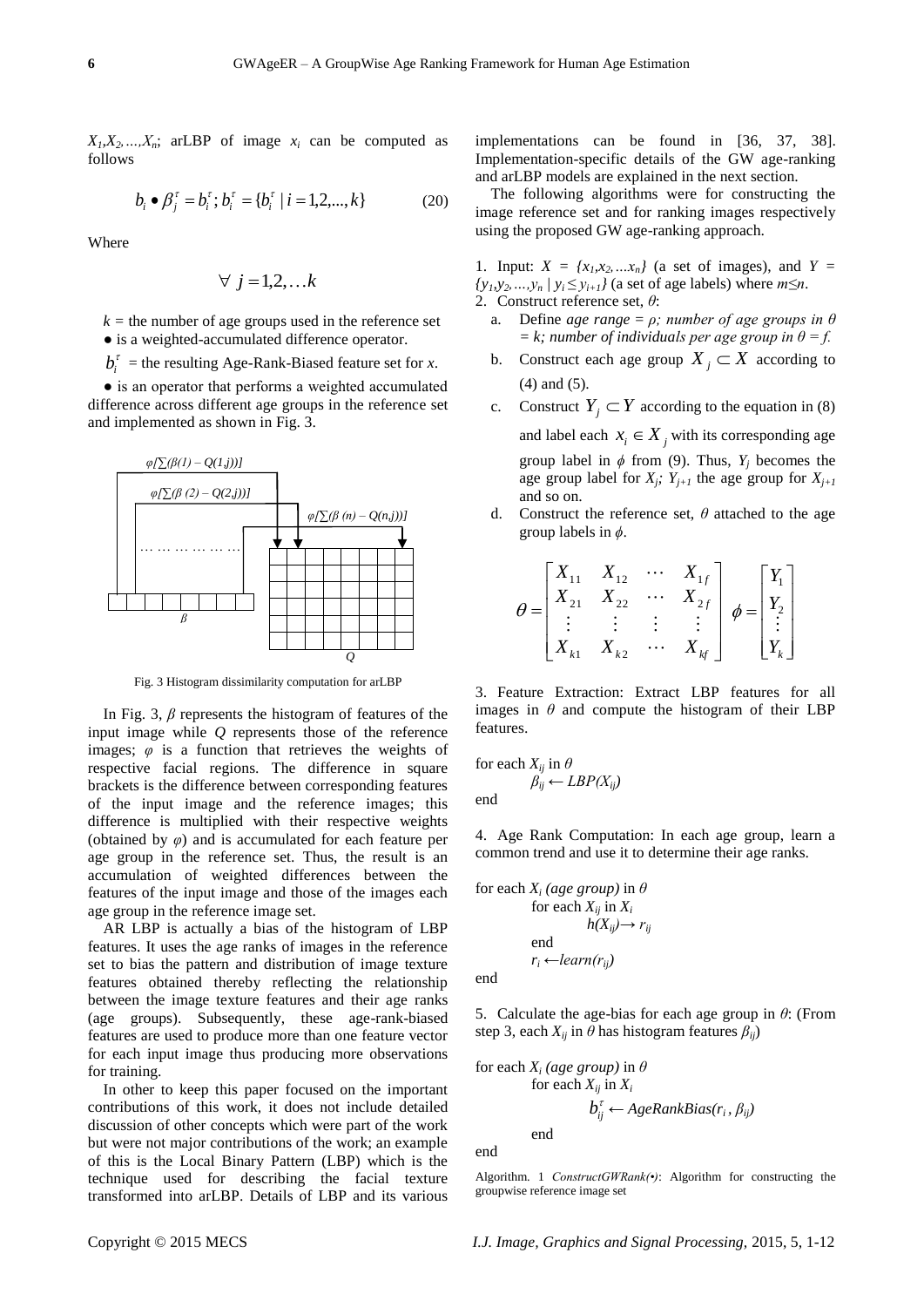6. Output: 
$$
\theta = \begin{bmatrix} X_{11} & X_{12} & \cdots & X_{1f} \\ X_{21} & X_{22} & \cdots & X_{2f} \\ \vdots & \vdots & \vdots & \vdots \\ X_{k1} & X_{k2} & \cdots & X_{kf} \end{bmatrix} \phi = \begin{bmatrix} Y_1 \\ Y_2 \\ \vdots \\ Y_k \end{bmatrix}
$$

The *learn()* function of step 4 in Algorithm 1 is an implementation of the way the ranking function *h(.)* was learnt.

## 1. Input: histogram features  $H<sub>x</sub>$  for a given image x

2. Compute histogram dissimilarity: *(From step 5 in Algorithm 1, the age-biased feature of each image in the reference set, θ, is denoted*  $b_{ij}^{\tau}$  *)* 

*)*

*for each X<sup>i</sup> (age group) in θ for each Xij in X<sup>i</sup>*

$$
b_{xi}^{\tau} \leftarrow AgeRankBias(\beta_{ij}, b_{ij}^{\tau})
$$
  
end  

$$
b_x^{\tau} \leftarrow b_{xi}^{\tau}
$$
  
end

3. Output:  $b_x^{\tau} = \{b_{x1}^{\tau}, b_{x2}^{\tau},...,b_{xk}^{\tau}\}\)$  where each  $b_{xi}^{\tau}$  is a vector of age-biased texture features.

Algorithm. 2 *GWRanker(•)*: Algorithm for ranking an input image.

### IV. EXPERIMENTS

In the experiments, we employed a standard facial ageing dataset (FG-NET [10]) along with a locally collected dataset (FAGE). The FG-NET dataset is a standard facial ageing dataset of 1002 facial images of 82 Caucasian unique subjects with an average of 12 ageseparated facial images per subject. The FAGE dataset is a locally collected facial ageing dataset of 115 facial images of 87 indigenous African subjects (as at the time of this experiment, work is still on to increase the size of the dataset). Although, the FAGE dataset is relatively small in size, it is peculiar to this research because it contains faces of indigenous African – faces of African who reside within the African continent. To the best of our knowledge, this is the first facial ageing dataset to feature indigenous African faces, existing facial ageing datasets such as MORPH [11] (which is about the largest known multi-ethnic facial ageing dataset) contain facial images of Africans residing outside the continent; based on the observation of the impact of weather and condition of living on ageing [7, 39], we believe that this feature of indigenous faces is equally impactful on the result of age estimation. Consequently, we believe this is the first age estimation research on indigenous African faces.

Our experiments were focused on estimating the ages of individuals within the teenage and young adult period of human life  $(13 - 40 \text{ years})$ . We chose this age range based on our observation that this is the period of human life with the most active involvement in social activities

and is therefore the most crime-prone period of life; research is still on to evaluate the performance of the proposed methodology on a wider age range. Basically, all our experiments were performed using a combination of the two aforementioned datasets with MATLAB<sup>®</sup> software for implementation, but evaluations were carried out on the dataset both separately and as a combination.

Following the proposed GW age ranking model, an image reference set was constructed from the two aforementioned datasets using a subset of the combination of both datasets. Our reference set consisted of 12 unique subjects with 7 age-separated facial images per subject to represent 7 different age groups  $(13 - 16)$ ;  $17 - 20$ ;  $21 - 24$ ;  $25 - 28$ ;  $29 - 32$ ;  $33 - 36$ ;  $37 - 40$ ). For subjects with missing facial images for a particular age group, other subjects were used as substitutes (these are indicated in Fig. 2 as images surrounded with dashed lines). Facial texture features of images were extracted using Local Binary Patterns and the distribution of the texture features were observed by obtaining the histogram of these features. Specifically, the *h(.)* ranking function was implemented as follows:

- I. First, an empirical study of the distribution of facial texture features was carried out by observing the standard deviation of the features of each individual in each age group and comparing it with the standard deviation of facial texture features of all individuals in each age group.
- a. It was observed that more than 70% of images in each age group in the reference set had the standard deviation of their features close to that of the entire age group with a difference of less than 2.
- b. It was also observed that the standard deviation of each age group in the reference set decreased from the smaller age to the higher ones. The only exception to this was the second to the last age range (33 – 36 years) whose standard deviation suddenly shut up, yet the last age range  $(37 - 40)$ years) still had a lower standard deviation value than this second to the last age range  $(33 – 36 \text{ years})$ . However, this last two age ranges had standard deviation values higher than the third to the last age range  $(29 - 32 \text{ years})$  and the effect of this deviation was revealed on the results as presented in section V. This discrepancy is due to the sparse distribution of images in this age range as well as the limited number of images in this age range; there is a sharp difference in the number of images in the age range  $29 - 32$  years and the age range  $33 - 36$  years (49) and 39 images).
- II. Age ranks were computed for each age group using the formula;

$$
r_j = std(X_j) \times mean(Y_j)
$$
 (21)

Where *std(.)* gives the standard deviation of the image features and *mean(.)* gives the mean of the age labels in each age group and all other variables remain as previously defined.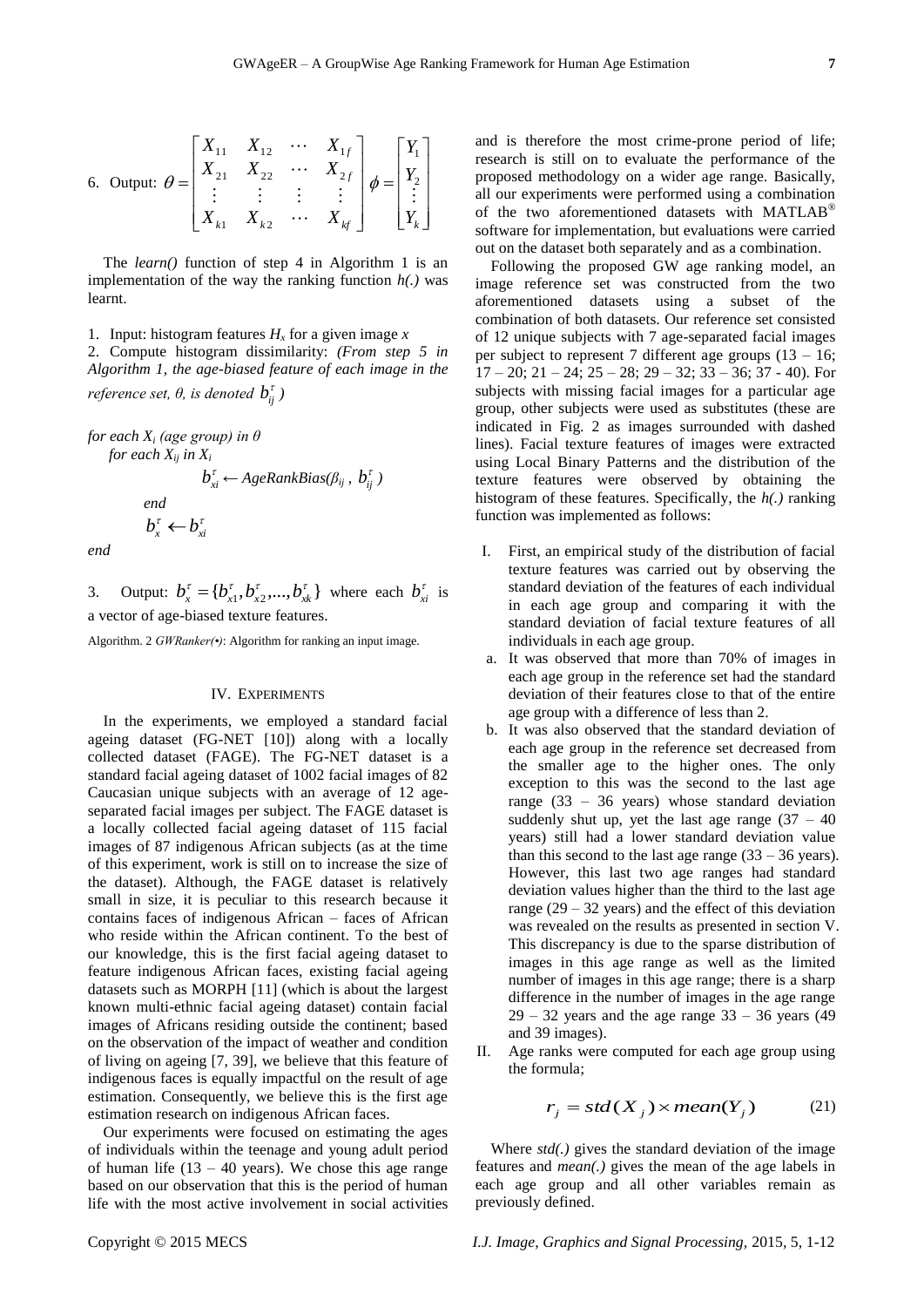- III. Subsequently, the age ranks of each age group were used to bias the texture features of images in the age group by factoring the images in the age group by the age group rank along individual features of images in each age group.
- IV. The obtained standard deviation of each age group in (I) was combined with the image features in different ways as shown in Table 1 to arrive at different age ranking parameters for each age group.
- V. arLBP was employed according to (20) and Fig. 3 to obtain age-relevant texture features for every image in the training set by ranking input images based on their relationship with each age group; thus obtaining a set of features per image which reflects the relationship of this image across different age groups.
- VI. An ensemble learning framework was employed with a regression method to learn these various age ranking parameters with the facial image features and the rank parameter with the least error on ranking is eventually employed for training and ranking facial images.

Subsequently, the goal of the proposed GW ageranking model is achieved by obtaining the ranking parameter with the least error evaluated using (17). As seen from Table 1, the *type 1* ranking parameter (i.e. the age ranking parameter obtained according to (21)) obtains an error level lower than the age range of its rank values and this was the lowest among the three ‗*types'*; thus, *type 1* ranking parameter was employed throughout the experiments. In our experiments, *h(.)* was implemented with LSBoost [40], a boosted regression method for ensemble learning. Hence, the groupwise agerank learning of *h(.)* is particularly aided by arLBP as in step (V). Our choice of LSBoost for age ranking is because it fits regression ensembles by minimizing the least squares error on prediction and this quantity (least squares error) is close to the mean squared error used for evaluating the error on ranking specified in (20). LSBoost was also used as the age estimation function due to its regression ability. For both age ranking and estimation, we used the ensemble learning framework of MATLAB<sup>®</sup> using a regression tree template with pruning and LSBoost as the only weak learner in the ensemble. For validated trainings, we used a learning rate of 0.1 for validation protocols and 1 for independent test sets; lower learning rates generally gives more accuracy on cross validated ensembles but this is not always the case with predictions on out-of-training samples.

For the estimation of ages from facial images, the learnt ranks were used with image features to determine the ages of facial images. Specifically, the texture features of facial images were transformed into agerelevant texture features using our arLBP approach and the age-relevant texture features are eventually used for age estimation. Therefore, following from (19), Fig. 3 and Algorithm 2, arLBP eventually represents every input image with 7 different vectors of age-relevant texture features; each feature vector representing the relationship

of an input image with each age group in the reference set. In this way, we were able to capture the relationship of an input image across every age group and were therefore able to represent its age-relevant texture features to reflect the characteristics of the GW age-ranked reference set – namely the ageing pattern variations and the GroupWise age ranking. This presents two advantages; first it provides several different feature vectors for determining the age rank and age estimate of a single image thus reducing the possibility of wide deviation from the ground truth age during age estimation. Secondly, it systematically increases the size of the training set and this helps complement the small size of our FAGE dataset, because the learning algorithm is able to learn with more observations.

The obtained set of features vectors were then trained for ranking using LSBoost and the obtained ranks together with these features were used for age estimation. In order to appropriately justify the performance of the proposed approach, our experiments were carried out under various validation settings.

| Type of<br>Rank<br>used | Minimum &<br><b>Maximum</b> values | Range of<br><b>Values</b> | <b>Loss on</b><br><b>Ranking</b> |
|-------------------------|------------------------------------|---------------------------|----------------------------------|
| Type $1^a$              | 0.0067, 0.0588                     | 0.0074                    | 0.0000145                        |
| Type $2^b$              | 147.3475, 176.8391                 | 4.2129                    | 6.4688                           |
| Type $3c$               | 18725.79, 106931.73                | 12600.85                  | 13632564.1                       |

Table. 1 Age Ranking Parameters

a: the rank of reference age groups; b: the standard deviation of reference age groups; c: a product of the standard deviation of each image and the mean of its respective age group

First, we validated our proposed approach using standard statistical cross validation protocols. However, based on the fact that some cross validation protocols overestimate the performance of learning algorithms [40], we also experimented the performance of our algorithm on an independent test which was explicitly or manually excluded from the training set. Although our approach was extensively tested on standard facial ageing datasets and not on live data, testing on an independent test set could serve to provide true and reliable estimates of the performance of the proposed algorithm for use in working systems where most input images that to be worked upon would be live images.

#### V. RESULTS AND DISCUSSION

From previous research in age estimation, two standard evaluation metrics have been proposed for age estimation algorithms; namely Mean Absolute Error (MAE) and Cumulative Score (CS). MAE is the average/mean deviation of the estimated age from the ground truth (true) age while CS is the percentage of images for which estimation error falls below a particular threshold. The formulae for the metrics are given as: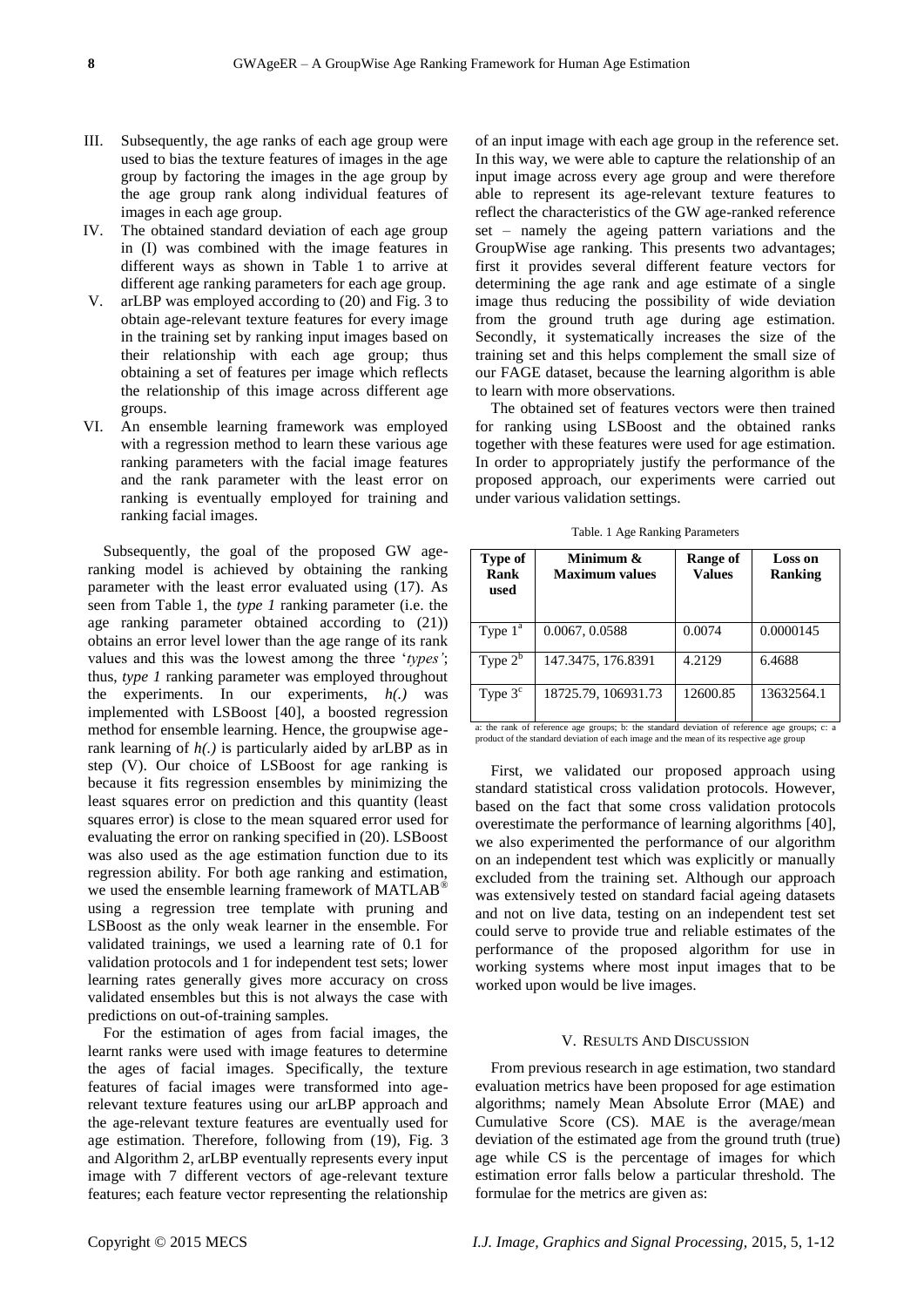$$
MAE = \frac{\sum (|\hat{y} - y|)}{N}
$$
 (22)

$$
CS = \left(\frac{\sum (|\hat{y} - y| < \varepsilon)}{N}\right) \times 100\% \tag{23}
$$

Where

 $y =$  the ground truth (true) age;  $\hat{y} =$  the machineestimated age;  $\varepsilon$  = error threshold value;  $N$  = number of observed image samples

Cross validation partition is a cross validation protocol which randomly splits the dataset into training and test set based on specified proportions. We specified a number of random splits as follows; 80% training images and 20% test images, 70% training images and 30% test images, 60% training images and 40% test images and 50% training images and 50% test images. The results as shown in Tables 2 and 3 indicate MAE of approximately 1 year for all partitioned cross validated trainings.

In evaluating the performance of our proposed method, other validation protocols used were the folded (k-fold) Cross Validation protocol. In a k-fold validation protocol the dataset is randomly split into *k* different folds – where  $k$  is a positive integer – each fold is then exempted from the dataset for testing while the remaining folds are used for training; this process is repeated until each fold has been used for once for training and *k-1* times for training. Specifically, we used the popular leave-one-person-out (LOPO) protocol for validating on FG-NET. Similar to the k-fold validation protocol, LOPO leaves out the images of each subject in the FG-NET dataset once for testing and uses it *k-1* times for training. In FG-NET dataset, *k*=82, however, considering the age range used in our experiments  $(13 - 40 \text{ years})$ , three FG-NET subjects did not have any images in this age range, therefore, LOPO in this case has 79 subjects to deal with. As shown in Table 2, k-fold cross validation was experimented using 4-fold, 5-fold and 10-fold cross validation and the results indicates that most of these validation protocols have MAE of approximately 2 years except in the case of LOPO with correct ranks (i.e. when age ranks were predicted fairly accurately).

Lastly, we explicitly excluded a carefully selected subset of the training set (17 images from FAGE and 54 images from FG-NET) such that each age range studied is represented in the subset; the subset is used as an independent test set as explained earlier. Altogether, 71 images were used for independent testing and to examine the effect of age ranking on the accuracy of age estimation, we experimented using correct and incorrect ranks. By correct ranks we mean a situation where images were ranked fairly accurately, and incorrect ranks refer to the situation in which age ranks were poorly predicted. From Table 2 and Table 3, age estimation results were best with ranks predicted accurately. All other cross validation settings for which the correctness of the ranks are not specified were experimented with incorrect ranks and this is an indication of an excellent performance of the proposed approach algorithm – even

with incorrect ranks. It can therefore be said that GW age ranking is enhanced by the arLBP features when ranks are incorrect.

Table 3 gives details of the performance of the proposed age estimation framework on each age group used in the research. Although, the age ranks are predicted based on age groups, it is important to state that age estimation was done using exact ages unlike many existing works which classify facial images into age ranges. Due to the small age range covered in our experiments we have presented the MAE of Table 3 using a range of 3 years unlike the decade of life popularly used in FG-NET and MORPH datasets and we consider that this smaller age range presents a more detailed view of the performance of our age estimation framework on each age group. One can observe that the performance degraded with the higher ages  $(29 - 40)$ years) and this was due to the limited number of images available at those ages.

Fig. 4 and Fig. 5 give the Cumulative Scores (CS) on the in individual datasets as well as their combinations. It can be observed that Cumulative Scores for the k-fold validation protocols were not included in the graphs, this is because folded validations cannot be used for prediction on out-of-training samples; thus, evaluating the cumulative score would only be possible on the same data used for training which would not be appropriate. As seen in the figures, the cumulative scores were very high with correct ranks (Fig. 4) but with incorrect ranks (Fig. 5) a sharp difference is seen between the cross validation settings and the independent test set; an indication of the overestimation of cross validation protocols earlier stated.

To better evaluate the performance of our proposed age estimation framework, we presented in Table 4, detailed comparison of the performance of our approach (in terms of MAE) with the performance of state-of-the-art age estimation algorithms on the standard FG-NET dataset. Although, many of the compared works were tested on a wider age range  $(0 - 69$  years), it should be noted that a number of them classified images into age groups and not exact ages as is done in our approach.

| <b>Training/Validation Configuration</b> | MAE (years) |
|------------------------------------------|-------------|
| CVPartition (80%-20%)                    | 0.9485      |
| CVPartition (70%-30%)                    | 1.0282      |
| CVPartition (60%-40%)                    | 1.1617      |
| CVPartition (50%-50%)                    | 1.1876      |
| 4-fold CV                                | 2.3761      |
| 5-fold CV                                | 2.3214      |
| 10-fold CV                               | 2.1915      |
| LOPO (With incorrect ranks)              | 2.3401      |
| LOPO (With correct ranks)                | 1.0034      |
| Independent Test Set (correct ranks)     | 1.7223      |
| Independent Test Set (incorrect ranks)   | 5.8511      |

Table. 2 MAE on the Combined Dataset (FAGE & FG-NET)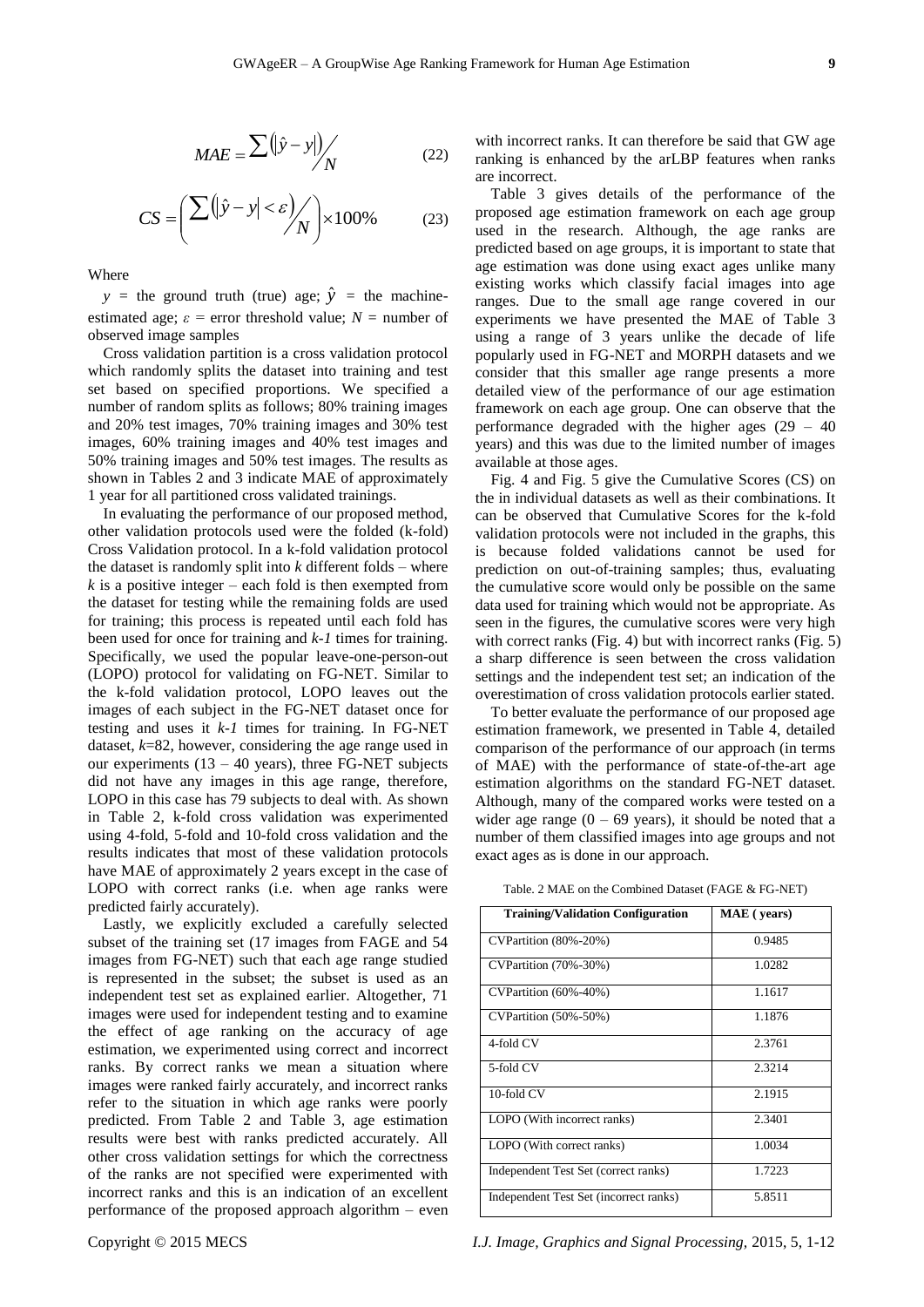| Age       | <b>FG-NET</b> |                |                |                 | <b>FAGE</b>     |            |                 |             |
|-----------|---------------|----------------|----------------|-----------------|-----------------|------------|-----------------|-------------|
| Range     | 10-fold       | <b>LOPO</b>    | <b>LOPO</b>    | Independent     | Independent     | 10-fold CV | Independent     | Independent |
| (years)   | CV            | (Incorrect)    | (Correct       | <b>Test Set</b> | <b>Test Set</b> |            | <b>Test Set</b> | Test Set/   |
|           |               | <b>Ranks</b> ) | <b>Ranks</b> ) | (Incorrect)     | (Correct        |            | (Incorrect)     | (Correct    |
|           |               |                |                | ranks)          | ranks)          |            | ranks)          | ranks)      |
| $13 - 16$ | 2.1396        | 2.3879         | 0.8231         | 6.8571          | 1.2338          | 0.4339     | 6.0000          | 0.8571      |
| $17 - 20$ | 1.7615        | 2.0182         | 1.0145         | 3.0000          | 1.5714          | 0.5397     | 3.2381          | 1.9524      |
| $21 - 24$ | 1.8795        | 2.0022         | 1.3170         | 0.6939          | 1.8163          | 0.6818     | 2.0000          | 1.8286      |
| $25 - 28$ | 2.1457        | 2.2241         | 1.1513         | 4.5893          | 1.4464          | 1.0095     | 2.3810          | 0.4286      |
| $29 - 32$ | 1.8158        | 2.2105         | 0.8008         | 8.5714          | 2.3333          | 0.8701     | 6.5000          | 3.2143      |
| $33 - 36$ | 2.2778        | 2.9206         | 1.0873         | 11.0408         | 2.8571          | 1.6500     | 13.000          | 2.4286      |
| $37 - 40$ | 3.6149        | 4.2236         | 0.9689         | 14.6786         | 1.2143          | 0.7143     | 13.1429         | 1.4286      |
| Overall   | 2.0649        | 2.3401         | 1.0034         | 6.2487          | 1.7407          | 0.7024     | 4.5882          | 1.6639      |

Table. 3 MAE on Each Dataset (FAGE & FG-NET)

From Table 4, our approach significantly improves over the state-of-the-art age estimation approaches on FG-NET; even with incorrect ranks GWAGeER has MAE of 2.34 years. Also, as seen in the table, LOPO is the most widely accepted validation protocol on FG-NET and this is because of the wide range of age-separated images per subject present in the dataset. Fig. 6 also shows the Cumulative Score on FG-NET dataset from previous works. In the figure, GWAgeER1 refers to GWAgeER tested with LOPO (correct ranks) while GWAgeER2 refers to GWAGeER tested with LOPO (incorrect ranks). Obviously, GWAgeER1 has the best performance among the compared algorithms, achieving a cumulative score of 80% at error level 2 which is by far the best we have seen on FG-NET.



#### VI. CONCLUSION

This work has shown the impact of the ranking approach as well as the importance of employing agerelevant facial features to improving the age estimation. This work has contributed a novel and significant ranking approach which employs the correlation of ageing patterns of individuals across age groups as well as a method of transforming texture (LBP) features into agerelevant features which significantly improve age estimation.

Table. 4 Comparison of MAE on FG-NET

| Algorithm         | <b>Validation Approach</b>  | <b>MAE</b><br>(years) |
|-------------------|-----------------------------|-----------------------|
| $AGES_{lda}$ [17] | <b>LOPO</b>                 | 6.22                  |
| <b>RUN [27]</b>   | LOPO                        | 6.05                  |
| <b>RPK [26]</b>   | <b>LOPO</b>                 | 4.95                  |
| <b>BIF</b> [5]    | <b>LOPO</b>                 | 4.77                  |
| $AAM+SVR$ [41]    | <b>Independent Test Set</b> | 4.37                  |
| Rank [29]         | (80-20) CVPartition         | 5.79                  |
| <b>EBIF</b> [42]  | LOPO                        | 3.17                  |
| RankBoost [30]    | 4-fold                      | 5.67                  |
| OHRank [31]       | (80-20) CVPartition         | 4.48                  |
| $C$ -ls $LPP$ [3] | LOPO                        | 4.38                  |
| <b>GWAgeER</b>    | LOPO (Incorrect ranks)      | 2.34                  |
| <b>GWAgeER</b>    | LOPO (Correct ranks)        | 1.00                  |



Also, to the best of our knowledge, this is the first age estimation research on indigenous African faces and the

Copyright © 2015 MECS *I.J. Image, Graphics and Signal Processing,* 2015, 5, 1-12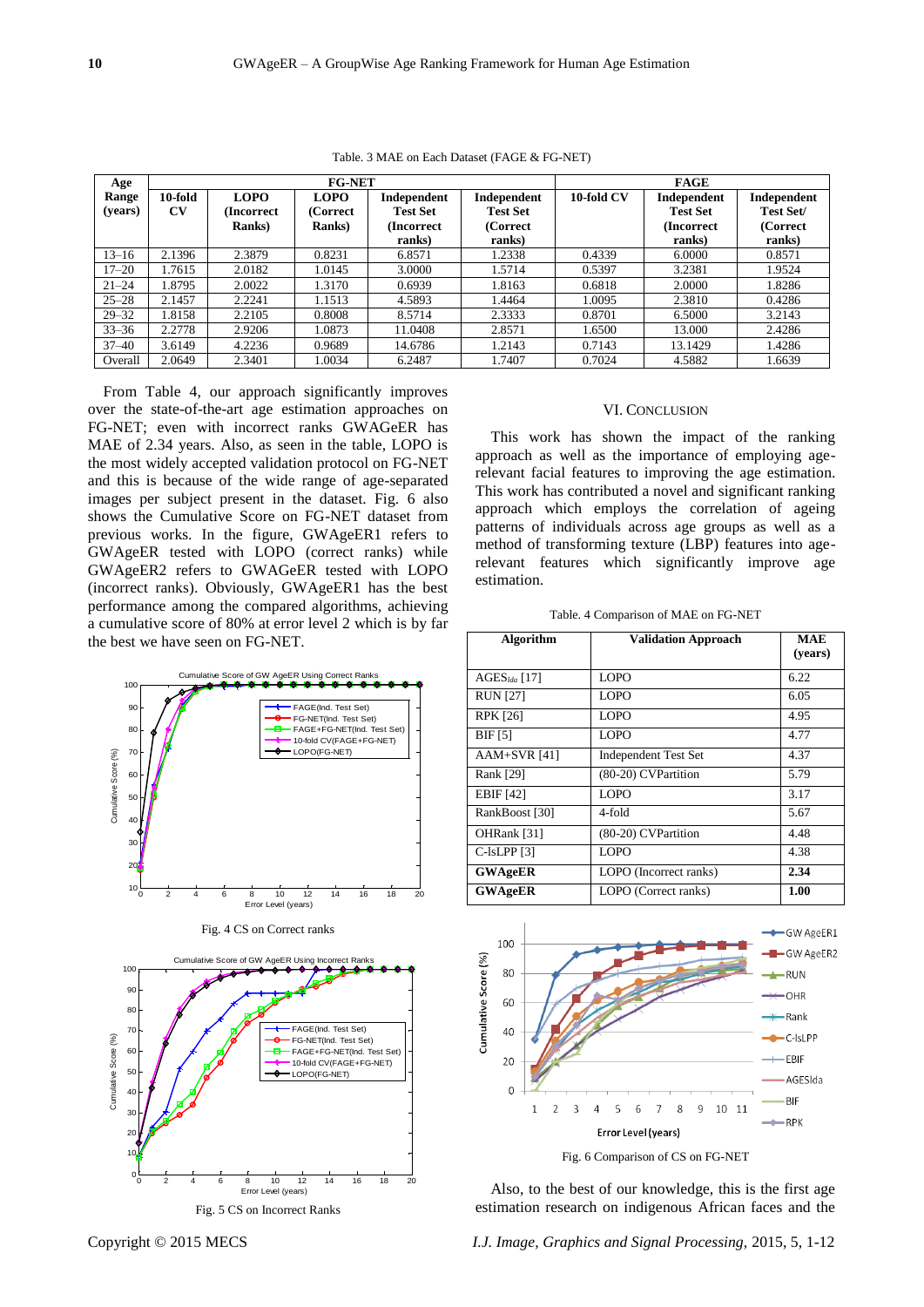fact that this work was experimented on two different ethnicities (Caucasian and Indigenous African) is a desirable feature in age estimation.

In future works, we hope to experiment the proposed approach with some other age ranking and estimation functions other than LSBoost upon our observation of it poor ranking performance, however, when ranks were accurately predicted, it estimates ages quite accurately. We also intend to extend this work by experimenting on a larger multi-ethnic dataset and a wider age range so that the generalization of the proposed approach across ethnicities could be improved upon. We also hope to experiment this approach with pruning in order to improve age estimation accuracy.

#### ACKNOWLEDGMENT

The authors wish to thank the Computer Science department, University of Ibadan and the International School Ibadan, Ibadan, Nigeria for granting permission to obtain the facial images of their students for the collation of our FAGE dataset and Professor Andreas Lanitis for providing us with the FG-NET dataset for this work.

#### **REFERENCES**

- [1] J. T. Todd, L. S. Mark, R. E. Shaw, and J. B. Pittenger, "The Perception of Human Growth," Sci. Am., vol. 242, no. 2, pp. 132–144, 1980.
- [2] Y. H. Kwon and V. Lobo, "Age Classification from Facial Images," *Comput. Vis. Image Underst.*, vol. 74, no. 1, pp. 1–21, 1999.
- [3] W. Chao, J. Liu, and J. Ding, "Facial Age Estimation based on Label-Sensitive Learning and Age-Oriented Regression," *Pattern Recognit.*, vol. 46, no. 3, pp. 628– 641, 2013.
- [4] A. M. Albert, K. Ricanek, and E. Patterson, "A Review of The Literature on The Aging Adult Skull and Face: Implications for Forensic Science Research and Applications," pp. 1–9, 2007.
- [5] G. Guo and T. S. Huang, "Human Age Estimation Using Bio-Inspired Features," in *IEEE Conference on Computer Vision and Pattern Recognition*, 2009, pp. 112–119.
- [6] X. Geng, Y. Fu, and K. S. Miles, "Automatic Facial Age Estimation,‖ in *11th Pacific Rim International Conference on Artificial Intelligence*, 2010, pp. 1–130.
- $[7]$  G. Guo, Y. Fu, C. R. Dyer, and T. S. Huang, "Image-Based Human Age Estimation by Manifold Learning and Locally Adjusted Robust Regression," IEEE Trans. Image *Process.*, vol. 17, no. 7, pp. 1178–1188, 2008.
- [8] O. F. W. Onifade and J. D. Akinyemi, "A Model of Correlated Ageing Pattern for Age Ranking," in *Fourth International Conference on Computer Science and Information Technology*, 2014, vol. 4, no. 2, pp. 477–485.
- [9] N. Ramanathan, R. Chellappa, and S. Biswas, "Age Progression in Human Faces: A Survey," Vis. Lang. *Comput.*, pp. 1–11, 2009.
- [10] "FG-NET," 2013. [Online]. Available: http://sting.cycollege.ac.cy/~alanitis/fgnetaging/index.htm. [Accessed: 17-Jun-2013].
- [11] K. Ricanek and T. Tesafaye, "MORPH: A Longitudinal Image Database of Normal Adult Age-Progression," in *In IEEE 7th International Conference on Automatic Face and Gesture Recognition*, 2006, pp. 341–345.
- [12] M. Y. El Dib and H. M. Onsi, "Human Age Estimation

Framework Using Different Facial Parts," *Egypt*. *Informatics J.*, vol. 12, no. 1, pp. 53–59, 2011.

- [13] G. Guo and G. Mu, "Simultaneous Dimensionality Reduction and Human Age Estimation via Kernel Partial Least Squares Regression," in *IEEE Computer Vision and Pattern Recognition (CVPR), 2011 …*, 2011, pp. 657–664.
- [14] O. F. W. Onifade and S. O. Ademola, "Fuzzy Analysis and Adaptive Anthropometry Model for Object Identification in Surveillance System," Int. J. Comput. Sci. *Its Appl.*, vol. 20, no. 2, pp. 29 – 37, 2013.
- [15] W. Horng, C. Lee, and C. Chen, "Classification of Age Groups Based on Facial Features," Tamkang J. Sci. Eng., vol. 4, no. 3, pp. 183–192, 2001.
- [16] N. Ramanathan and R. Chellappa, "Face Verification across Age Progression," IEEE Trans. Image Process., vol. 15, no. 11, pp. 3349 – 3361, 2006.
- [17] X. Geng, Z. Zhou, and K. Smith-miles, "Automatic Age Estimation Based on Facial Aging Patterns,‖ *IEEE Trans. Image Process.*, vol. 29, no. 12, pp. 2234–2240, 2007.
- [18] A. Lanitis, C. J. Taylor, and T. F. Cootes, "Towards Automatic Simulation of Aging Effects on Face Images," vol. 24, no. 4, pp. 442–455, 2002.
- [19] M. Tsai, Y. Liao, and I. Lin, "Human Face Aging With Guided Prediction and Detail Synthesis," *Multimed. Tools Appl.*, 2013.
- [20] A. Lanitis, C. Draganova, and C. Christodoulou, ―Comparing Different Classifiers for Automatic Age Estimation,‖ *IEEE Trans. Syst. Man, Cybern. Part B Cybern.*, vol. 34, no. 1, pp. 621–628, 2004.
- [21] X. Zhuang, X. Zhou, M. Hasegawa-Johnson, and T. Huang, "Face Age Estimation Using Patch-Based Hidden Markov Model Supervectors," in 19<sup>th</sup> International *Conference on Pattern Recognition*, 2008, pp. 1–4.
- [22] V. N. Vapnik, *Statistical Learning Theory*. New York: John Wiley & Sons Inc., 1998, pp. 1–740.
- [23] V. N. Vapnik, "An Overview of Statistical Learning Theory," *IEEE Trans. Neural Networks*, vol. 10, no. 5, pp. 988–999, 1999.
- [24] Y. Fu, Y. Xu, and T. S. Huang, "Estimating Human Age by Manifold Analysis of Face Pictures and Regression on Aaging Features,‖ in *IEEE Conference on Multimedia Exposition*, 2007, pp. 1383–1386.
- [25] Y. Fu and T. S. Huang, "Human Age Estimation With Regression on Discriminative Aging Manifold," IEEE *Trans. Multimed.*, vol. 10, no. 4, pp. 578–584, 2008.
- [26] S. Yan, X. Zhou, M. Hasegawa-johnson, and T. S. Huang, ―Regression from Patch-Kernel,‖ in *IEEE Conference on Computer Vision and Pattern Recognition*, 2008, pp. 1–8.
- [27] S. Yan, H. Wang, T. S. Huang, Q. Yang, and X. Tang, ―Ranking with Uncertain Labels,‖ in *IEEE International Conference on Multimedia and Expo*, 2007, pp. 96–99.
- [28] D. Cao, Z. Lei, Z. Zhang, J. Feng, and S. Z. Li, "Human Age Estimation Using Ranking SVM," in 7<sup>th</sup> Chinese *Conference, CCBR*, 2012, vol. 7701, pp. 324–331.
- [29] K. Chang, C. Chen, and Y. Hung, "A Ranking Approach for Human Age Estimation Based on Face," in *International Conference on Pattern Recognition*, 2010.
- [30] P. Yang, L. Zhong, and D. Metaxas, "Ranking Model for Facial Age Estimation," in *International Conference on Pattern Recognition*, 2010, pp. 3408–3411.
- [31] K. Chang, C. Chen, and Y. Hung, "Ordinal Hyperplanes Ranker with Cost Sensitivities for Age Estimation," in *IEEE Conference on Computer Vision and Pattern Recognition*, 2011, pp. 585 – 592.
- [32] O. F. W. Onifade and J. D. Akinyemi, "A GW Ranking Approach for Facial Age Estimation," *Egypt. Comput. Sci. J.*, vol. 38, no. 3, pp. 1–6, 2014.